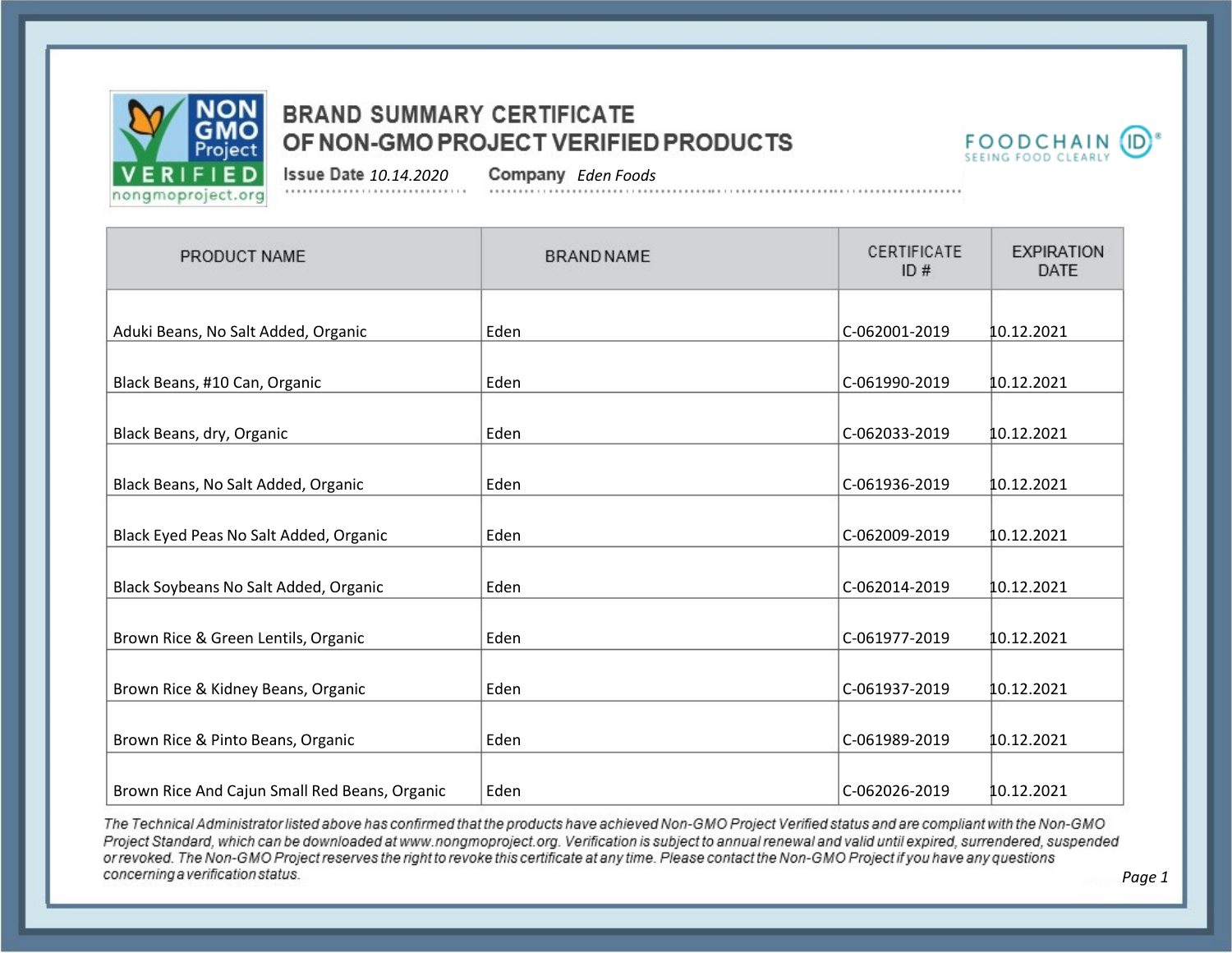



*Page 2*

*10.14.2020 Eden Foods*

| PRODUCT NAME                                                   | <b>BRAND NAME</b> | CERTIFICATE<br>ID# | <b>EXPIRATION</b><br><b>DATE</b> |
|----------------------------------------------------------------|-------------------|--------------------|----------------------------------|
| Brown Rice Flakes, Organic                                     | Eden              | C-062037-2019      | 10.12.2021                       |
| Buckwheat, Organic                                             | Eden              | C-061926-2019      | 10.12.2021                       |
| Butter Beans, No Salt Added, Organic                           | Eden              | C-063626-2019      | 10.12.2021                       |
| Cannellini Beans, #10 Can, Organic                             | Eden              | C-061930-2019      | 10.12.2021                       |
| Cannellini Beans, Canned, No Salt Added, Organic               | Eden              | C-062021-2019      | 10.12.2021                       |
| Caribbean Rice & Beans, Organic                                | Eden              | C-061992-2019      | 10.12.2021                       |
| Chili Made With Kidney Beans, Kamut & Spices                   | Eden              | C-062004-2019      | 10.12.2021                       |
| Chili Made With Organic Black Beans, Quinoa &<br><b>Spices</b> | Eden              | C-062019-2019      | 10.12.2021                       |
| Chili Made With Organic Great Northerns, Barley, &<br>Spices   | Eden              | C-061976-2019      | 10.12.2021                       |
| Chili Made With Organic Pinto Beans, Spelt, & Spices   Eden    |                   | C-062024-2019      | 10.12.2021                       |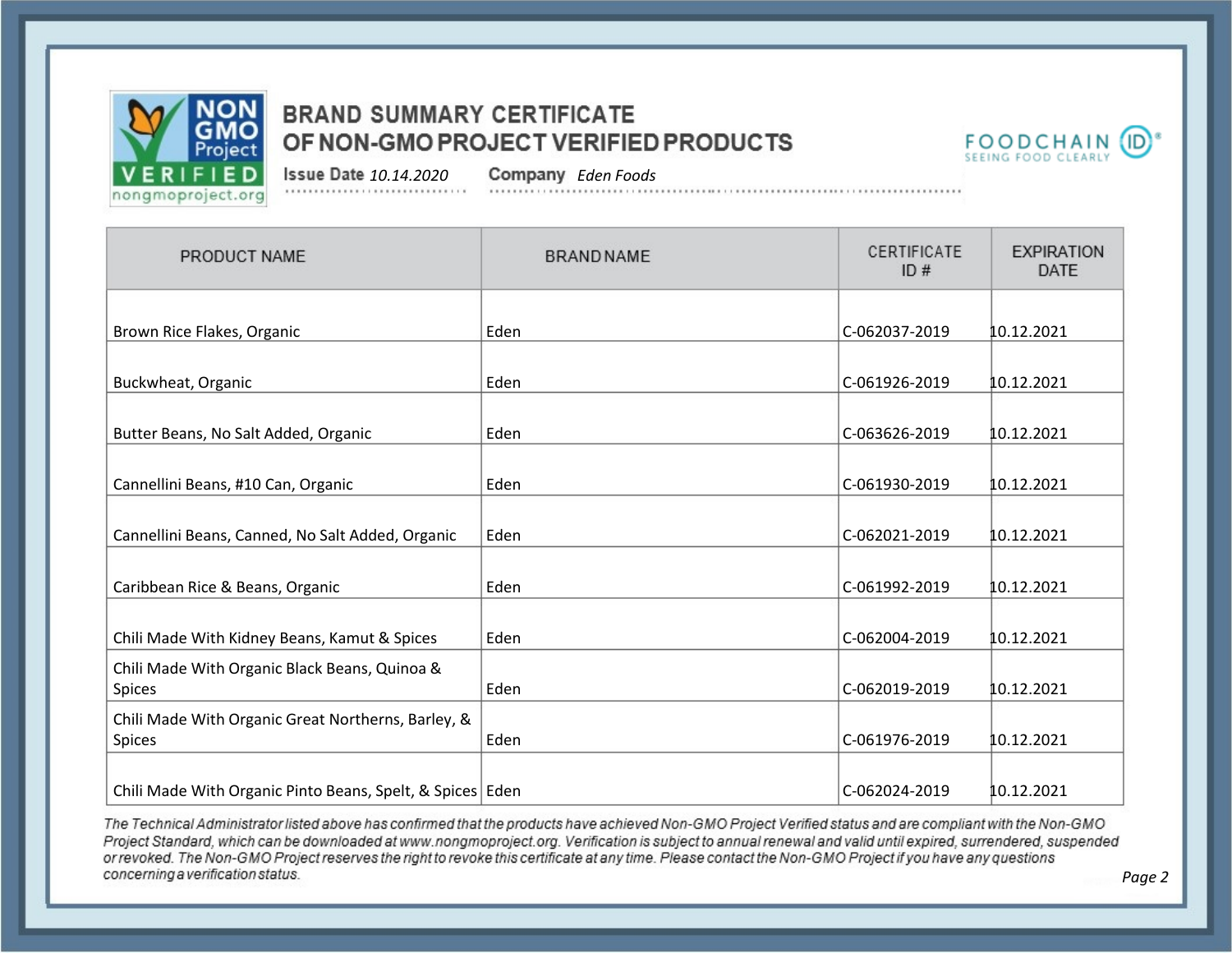



*Page 3*

*10.14.2020 Eden Foods*

| PRODUCT NAME                                             | <b>BRAND NAME</b> | CERTIFICATE<br>ID# | <b>EXPIRATION</b><br><b>DATE</b> |
|----------------------------------------------------------|-------------------|--------------------|----------------------------------|
| Curried Rice & Lentils, Organic                          | Eden              | C-062030-2019      | 10.12.2021                       |
|                                                          |                   |                    |                                  |
| Dried Cherries Montmorency Tart                          | Eden              | C-062017-2019      | 10.12.2021                       |
| Dried Cranberries, apple sweetened, Organic              | Eden              | C-062003-2019      | 10.12.2021                       |
| Dried Wild Blueberries, apple sweetened, Organic         | Eden              | C-062023-2019      | 10.12.2021                       |
| Garbanzo Beans # 10 Can, Organic                         | Eden              | C-063624-2019      | 10.12.2021                       |
| Garbanzo Beans (Chick Peas), No Salt Added, Organid Eden |                   | C-063627-2019      | 10.12.2021                       |
| Garbanzo Beans, dry, Organic                             | Eden              | C-062031-2019      | 10.12.2021                       |
| Great Northern Beans, No Salt Added, Organic             | Eden              | C-062008-2019      | 10.12.2021                       |
| Green Lentils, dry, Organic                              | Eden              | C-061981-2019      | 10.12.2021                       |
| Kamut & Buckwheat Rigatoni, Organic, 100% Whole<br>Grain | Eden              | C-061999-2019      | 10.12.2021                       |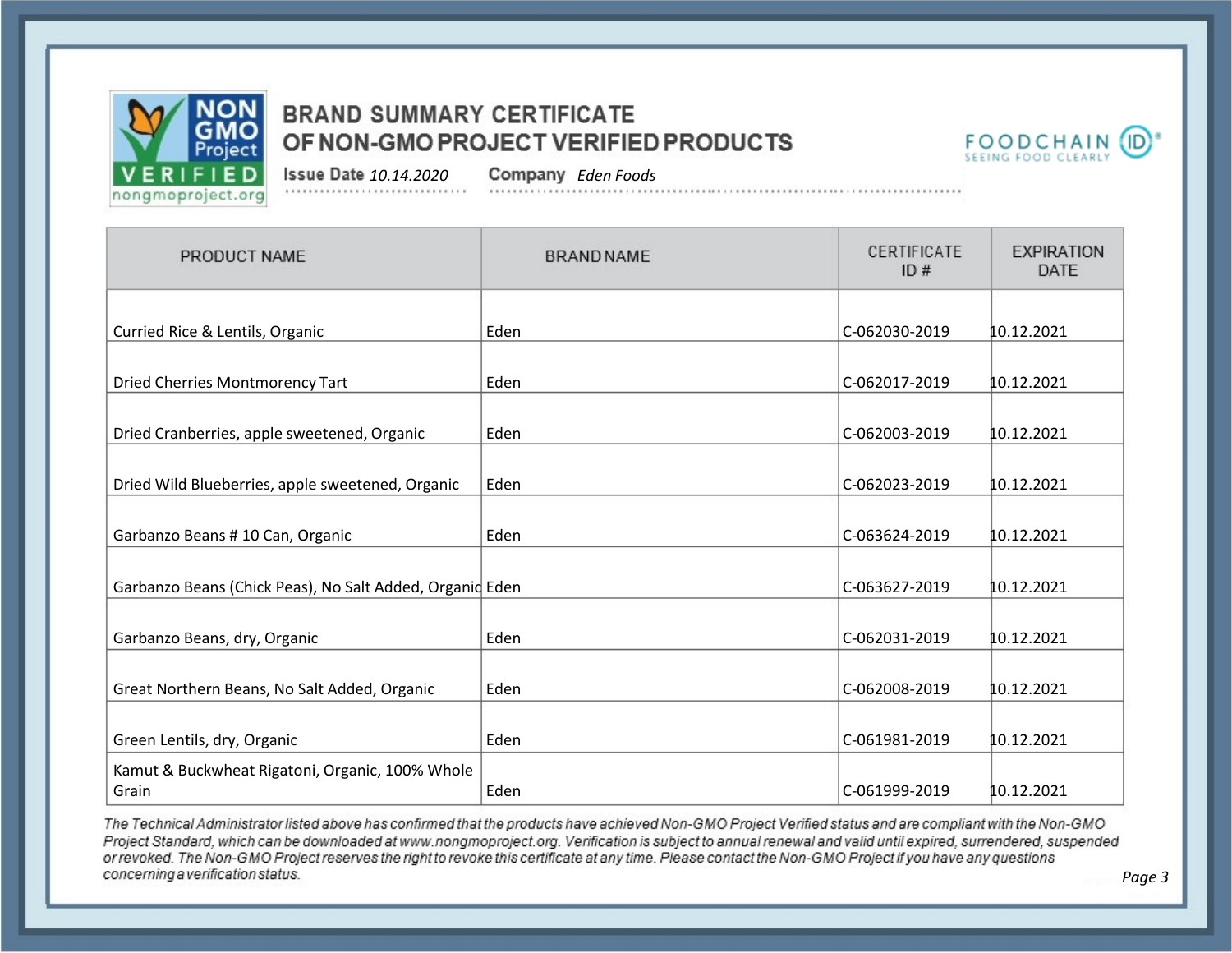



*10.14.2020 Eden Foods*

| PRODUCT NAME                                              | <b>BRAND NAME</b> | CERTIFICATE<br>ID# | <b>EXPIRATION</b><br><b>DATE</b> |
|-----------------------------------------------------------|-------------------|--------------------|----------------------------------|
| Kamut & Quinoa Twisted Pair, Organic, 100% Whole<br>Grain | Eden              | C-061974-2019      | 10.12.2021                       |
|                                                           |                   |                    |                                  |
| Kamut Ditalini, Organic, 100% Whole Grain                 | Eden              | C-061997-2019      | 10.12.2021                       |
| Kamut Elbows, Organic, 100% Whole Grain                   | Eden              | C-061998-2019      | 10.12.2021                       |
| Kamut Flakes, Organic                                     | Eden              | C-062012-2019      | 10.12.2021                       |
| Kamut Spaghetti, Organic, 100% Whole Grain                | Eden              | C-062006-2019      | 10.12.2021                       |
| Kamut Spirals, Organic, 100% Whole Grain                  | Eden              | C-061935-2019      | 10.12.2021                       |
| Kamut Vegetable Spirals, Organic, 100% Whole Grain Eden   |                   | C-061994-2019      | 10.12.2021                       |
| Kidney Beans #10 Can, Organic                             | Eden              | C-062036-2019      | 10.12.2021                       |
| Kidney Beans No Salt Added, Organic                       | Eden              | C-061996-2019      | 10.12.2021                       |
| Kidney Beans, dry, Organic                                | Eden              | C-062028-2019      | 10.12.2021                       |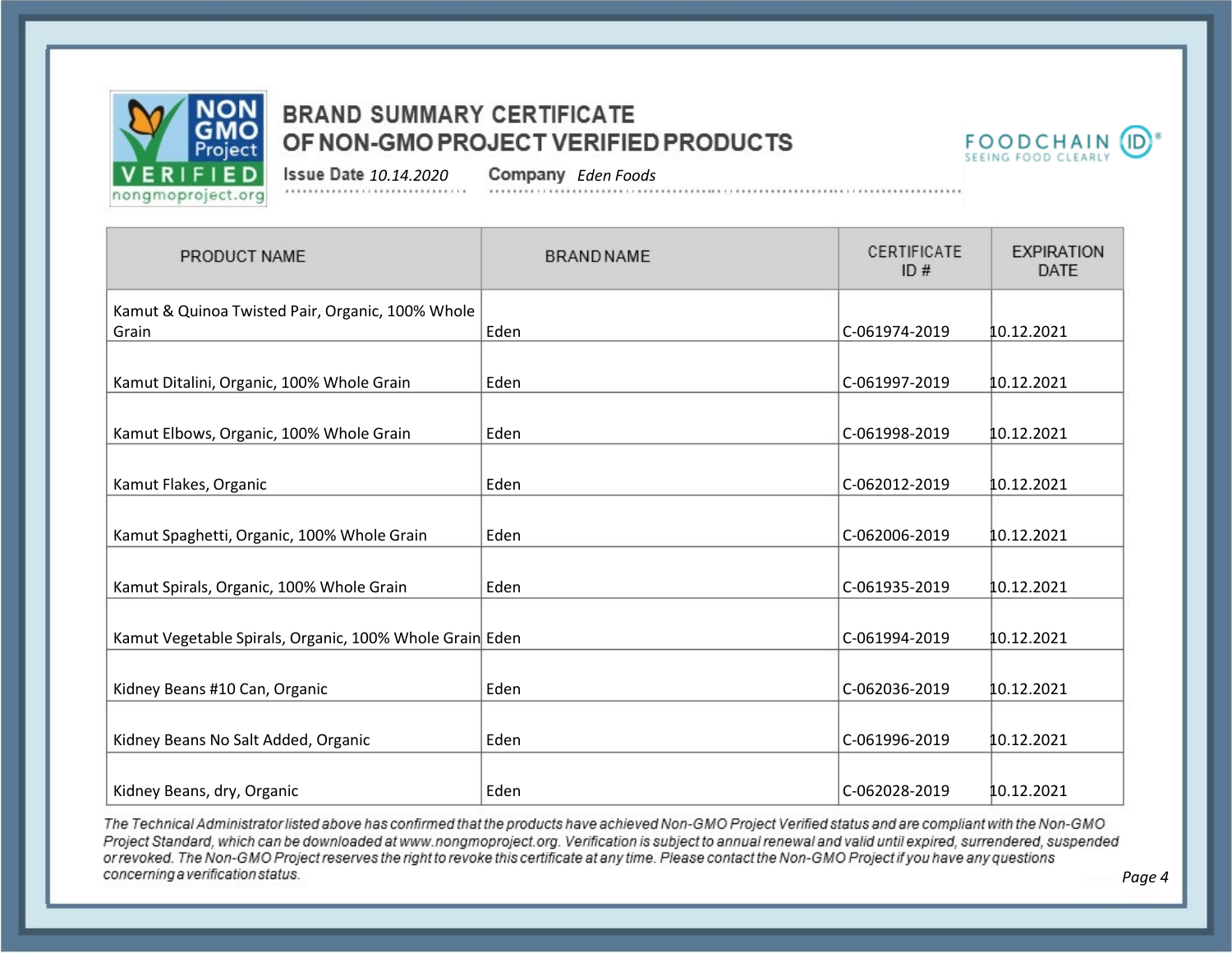



*10.14.2020 Eden Foods*

| PRODUCT NAME                          | <b>BRAND NAME</b> | CERTIFICATE<br>ID# | <b>EXPIRATION</b><br>DATE |
|---------------------------------------|-------------------|--------------------|---------------------------|
| Mexican Rice And Black Beans, Organic | Eden              | C-062016-2019      | 10.12.2021                |
| Millet, Organic                       | Eden              | C-062002-2019      | 10.12.2021                |
| Mirin Rice Cooking Wine               | Eden              | C-062020-2019      | 10.12.2021                |
| Moroccan Rice And Chick Peas, Organic | Eden              | C-062007-2019      | 10.12.2021                |
| Muesli, Cinnamon, Organic             | Eden              | C-061927-2019      | 10.12.2021                |
| Muesli, Organic                       | Eden              | C-061995-2019      | 10.12.2021                |
| Navy Beans, #10 Can, Organic          | Eden              | C-061933-2019      | 10.12.2021                |
| Navy Beans, dry, Organic              | Eden              | C-061984-2019      | 10.12.2021                |
| Navy Beans, No Salt Added, Organic    | Eden              | C-063625-2019      | 10.12.2021                |
| Oat Flakes, Organic                   | Eden              | C-061929-2019      | 10.12.2021                |

The Technical Administrator listed above has confirmed that the products have achieved Non-GMO Project Verified status and are compliant with the Non-GMO Project Standard, which can be downloaded at www.nongmoproject.org. Verification is subject to annual renewal and valid until expired, surrendered, suspended or revoked. The Non-GMO Project reserves the right to revoke this certificate at any time. Please contact the Non-GMO Project if you have any questions concerning a verification status.

*Page 5*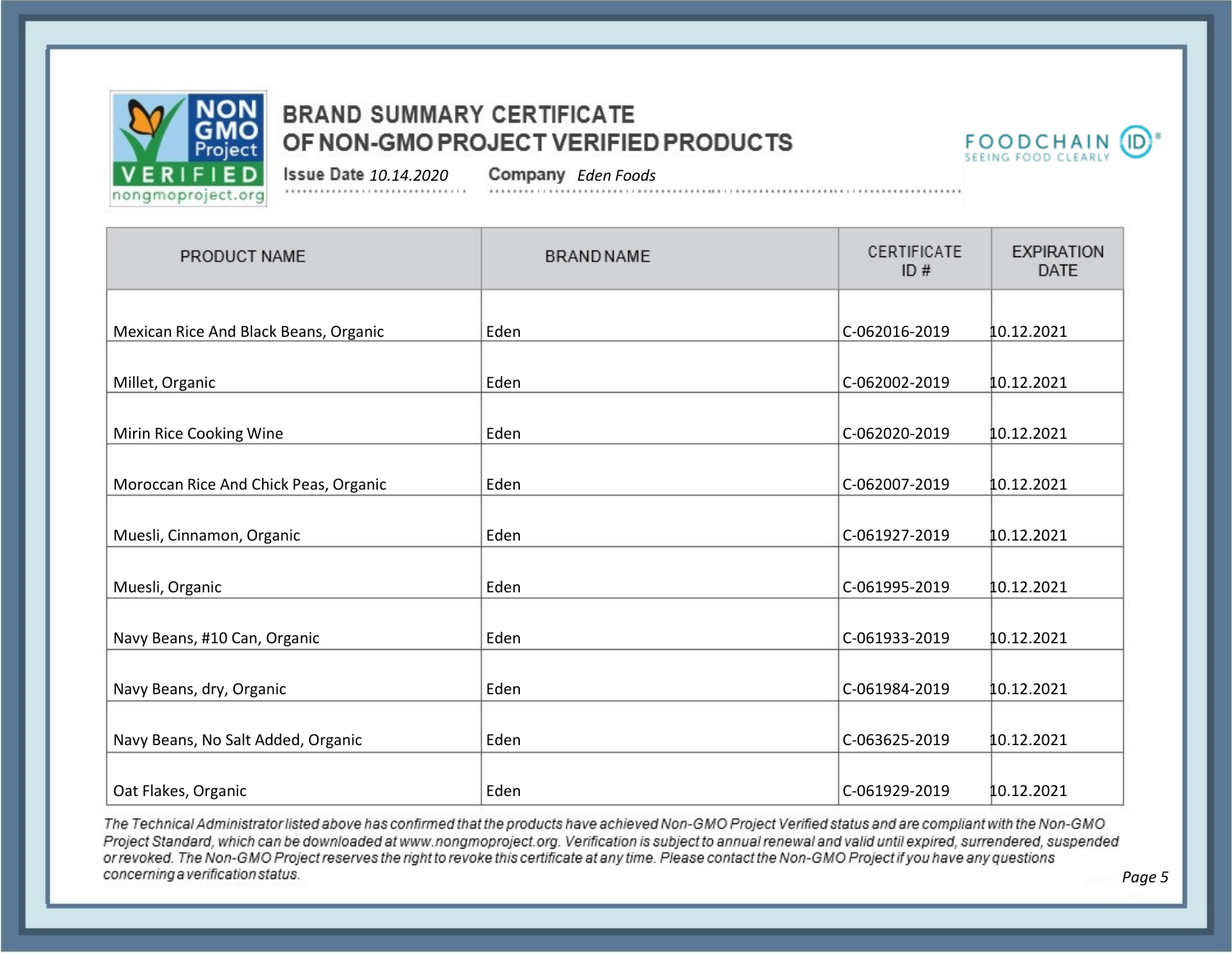



*10.14.2020 Eden Foods*

| PRODUCT NAME                                     | <b>BRAND NAME</b> | CERTIFICATE<br>ID# | <b>EXPIRATION</b><br><b>DATE</b> |
|--------------------------------------------------|-------------------|--------------------|----------------------------------|
| Pinto Beans, #10 Can, Organic                    | Eden              | C-061978-2019      | 10.12.2021                       |
| Pinto Beans, dry, Organic                        | Eden              | C-061987-2019      | 10.12.2021                       |
| Pinto Beans, No Salt Added, Organic              | Eden              | C-062027-2019      | 10.12.2021                       |
| Popcorn, Yellow, Organic                         | Eden              | C-062029-2019      | 10.12.2021                       |
| Quinoa, Organic - Imported, Andean               | Eden              | C-062025-2019      | 10.12.2021                       |
| Red Quinoa, Organic                              | Eden              | C-062005-2019      | 10.12.2021                       |
| Rye Flakes, Organic                              | Eden              | C-061975-2019      | 10.12.2021                       |
| Small Red Beans, No Salt Added, Organic          | Eden              | C-061979-2019      | 10.12.2021                       |
| Small Vegetable Shells, Organic, 60% Whole Grain | Eden              | C-061925-2019      | 10.12.2021                       |
| Spanish Rice And Pinto Beans, Organic            | Eden              | C-062018-2019      | 10.12.2021                       |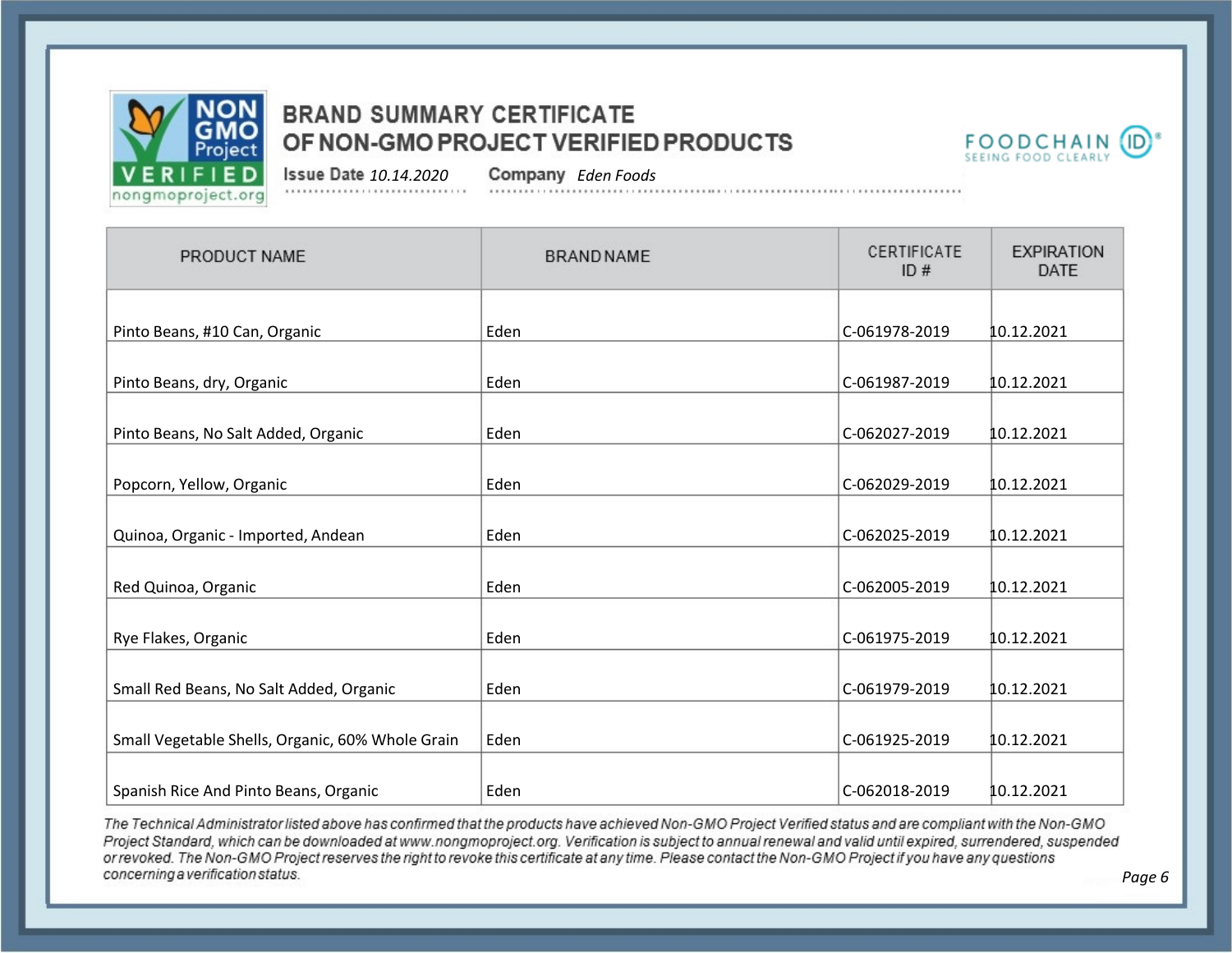



*10.14.2020 Eden Foods*

| PRODUCT NAME                                   | <b>BRAND NAME</b> | CERTIFICATE<br>ID# | <b>EXPIRATION</b><br><b>DATE</b> |
|------------------------------------------------|-------------------|--------------------|----------------------------------|
| Spelt & Buckwheat Gemelli, Organic, 100% Whole |                   |                    |                                  |
| Grain                                          | Eden              | C-061934-2019      | 10.12.2021                       |
| Spelt Flakes, Organic                          | Eden              | C-061982-2019      | 10.12.2021                       |
|                                                |                   |                    |                                  |
| Spelt Ribbons, Organic, 100% Whole Grain       | Eden              | C-061932-2019      | 10.12.2021                       |
|                                                | Eden              | C-061988-2019      | 10.12.2021                       |
| Spelt Spaghetti, Organic, 100% Whole Grain     |                   |                    |                                  |
| Tamari Soy Sauce Naturally Brewed, Domestic,   |                   |                    |                                  |
| Organic                                        | Eden              | C-062011-2019      | 10.12.2021                       |
| Tamari Soy Sauce Naturally Brewed, Imported,   |                   |                    |                                  |
| Organic                                        | Eden              | C-061985-2019      | 10.12.2021                       |
|                                                |                   |                    |                                  |
| Vegetable Alphabets, Organic, 60% Whole Grain  | Eden              | C-061928-2019      | 10.12.2021                       |
|                                                |                   |                    |                                  |
| Vegetable Shells, Organic                      | Eden              | C-062010-2019      | 10.12.2021                       |
|                                                |                   |                    |                                  |
| Vegetable Spirals, Organic                     | Eden              | C-061986-2019      | 10.12.2021                       |
|                                                |                   |                    |                                  |
| <b>Wild Rice</b>                               | Eden              | C-061991-2019      | 10.12.2021                       |